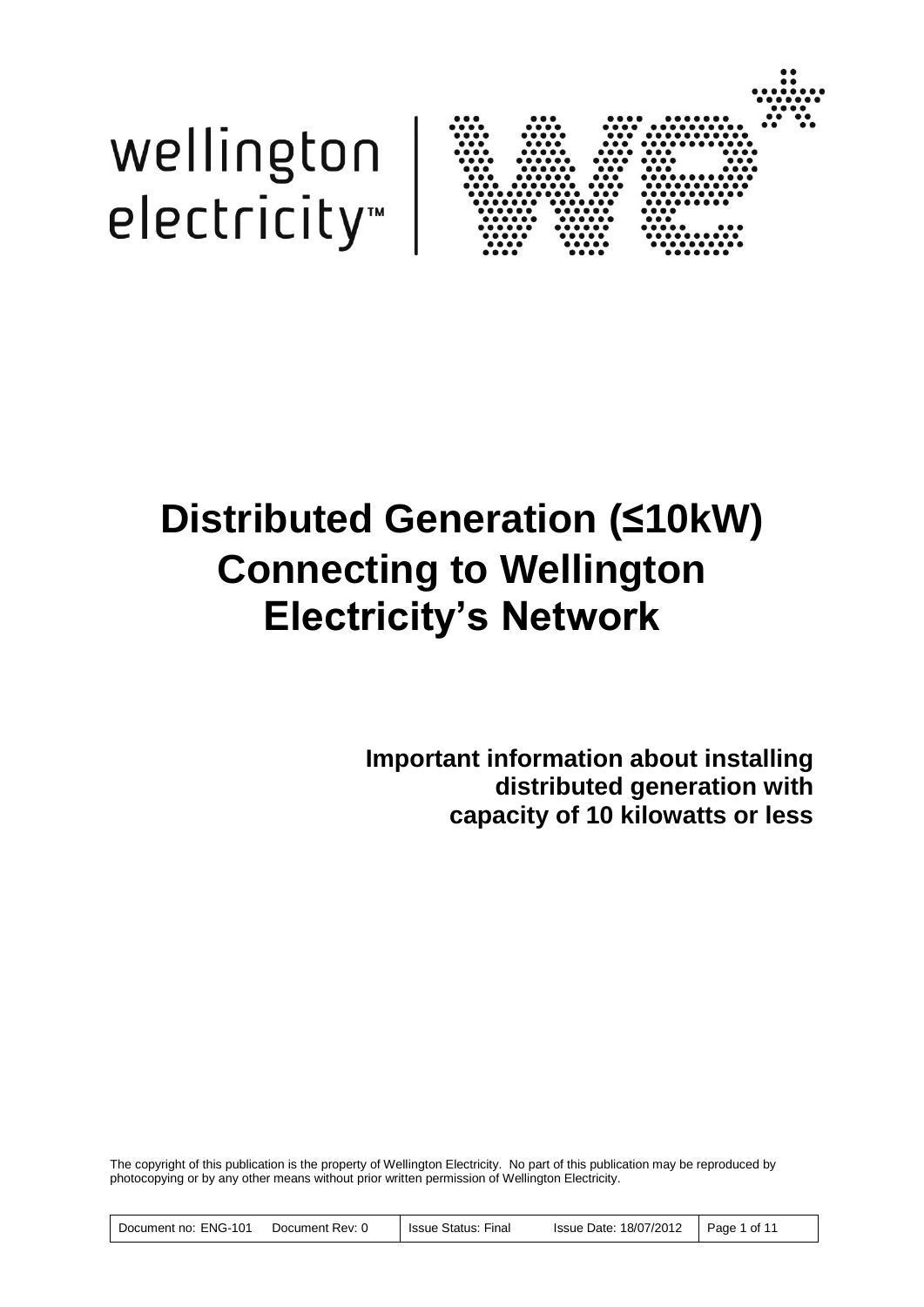### **1. Contents**

| 1.  |                                                                          |
|-----|--------------------------------------------------------------------------|
| 2.  |                                                                          |
| 3.  | <b>GENERATION AND SELLING YOUR OWN ELECTRICITY - BEFORE YOU START. 3</b> |
| 4.  |                                                                          |
| 5.  |                                                                          |
| 6.  | FIVE STEPS TO GENERATING AND SELLING YOUR OWN ELECTRICITY 5              |
| 7.  |                                                                          |
| 8.  |                                                                          |
| 9.  |                                                                          |
| 10. |                                                                          |
| 11. | STEP 5 - NOTIFY WELLINGTON ELECTRICITY ONCE CONNECTED 8                  |
| 12. |                                                                          |
| 13. |                                                                          |
|     |                                                                          |

| Document no: ENG-101 | Document Rev: 0 | Issue Status: Final | Issue Date: 18/07/2012   Page 2 of 11 |  |
|----------------------|-----------------|---------------------|---------------------------------------|--|
|----------------------|-----------------|---------------------|---------------------------------------|--|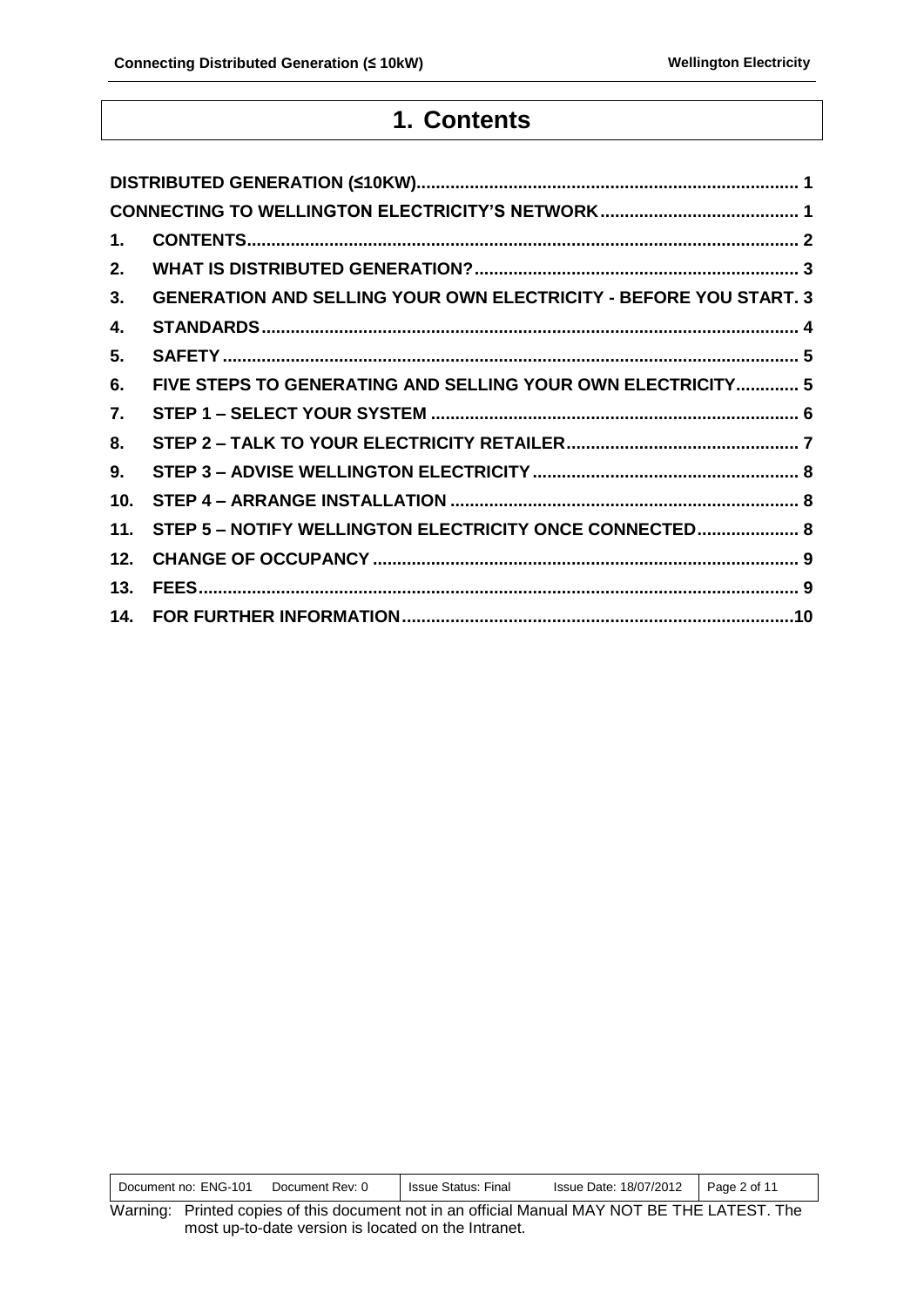### **2. What is distributed generation?**

- You can generate electricity for your own use, while still being connected to Wellington Electricity's network and may be able to sell any surplus electricity you produce to an electricity retailer (Wellington Electricity cannot purchase your electricity under government regulation). This is known as distributed generation.
- The electricity you may sell from your distributed generation system is distributed on the network of your lines company. Wellington Electricity is the lines company for the Wellington region including the main centres of:
	- Wellington City
	- Lower Hutt City
	- Upper Hutt City
	- Porirua City
- The following information applies to distributed generation. It does not apply to electricity generating systems that stand alone (known as islanded networks) and do not connect to Wellington Electricity's network.
- This information applies to distributed generation using a single-phase electricity generating system with maximum generation capacity of 10 kW or less. It is likely to be installed in residential or small business premises. **For larger distributed generation systems, please refer to our documentation for distributed generation with a capacity of greater than 10kW or call +64 4 915 6100**

### **3. Generation and Selling your own electricity - before you start**

- Ensure that your distributed generation will not cause safety problems.
- You will need to arrange with your electricity retailer, who is authorised to trade on Wellington Electricity's network, to purchase the surplus electricity you generate.
- You must use a registered electrician to install your distributed generation system and you will need to get an electrical Certificate of Compliance (COC).

The following information details the steps you must follow before installing or connecting your distributed generation system to Wellington Electricity's network.

If you have any queries or need more information, please call +64 4 915 6100.

| Document no: ENG-101<br>Document Rev: 0 | Issue Status: Final | Issue Date: 18/07/2012 | $\vert$ Page 3 of 11 |
|-----------------------------------------|---------------------|------------------------|----------------------|
|-----------------------------------------|---------------------|------------------------|----------------------|

Warning: Printed copies of this document not in an official Manual MAY NOT BE THE LATEST. The most up-to-date version is located on the Intranet.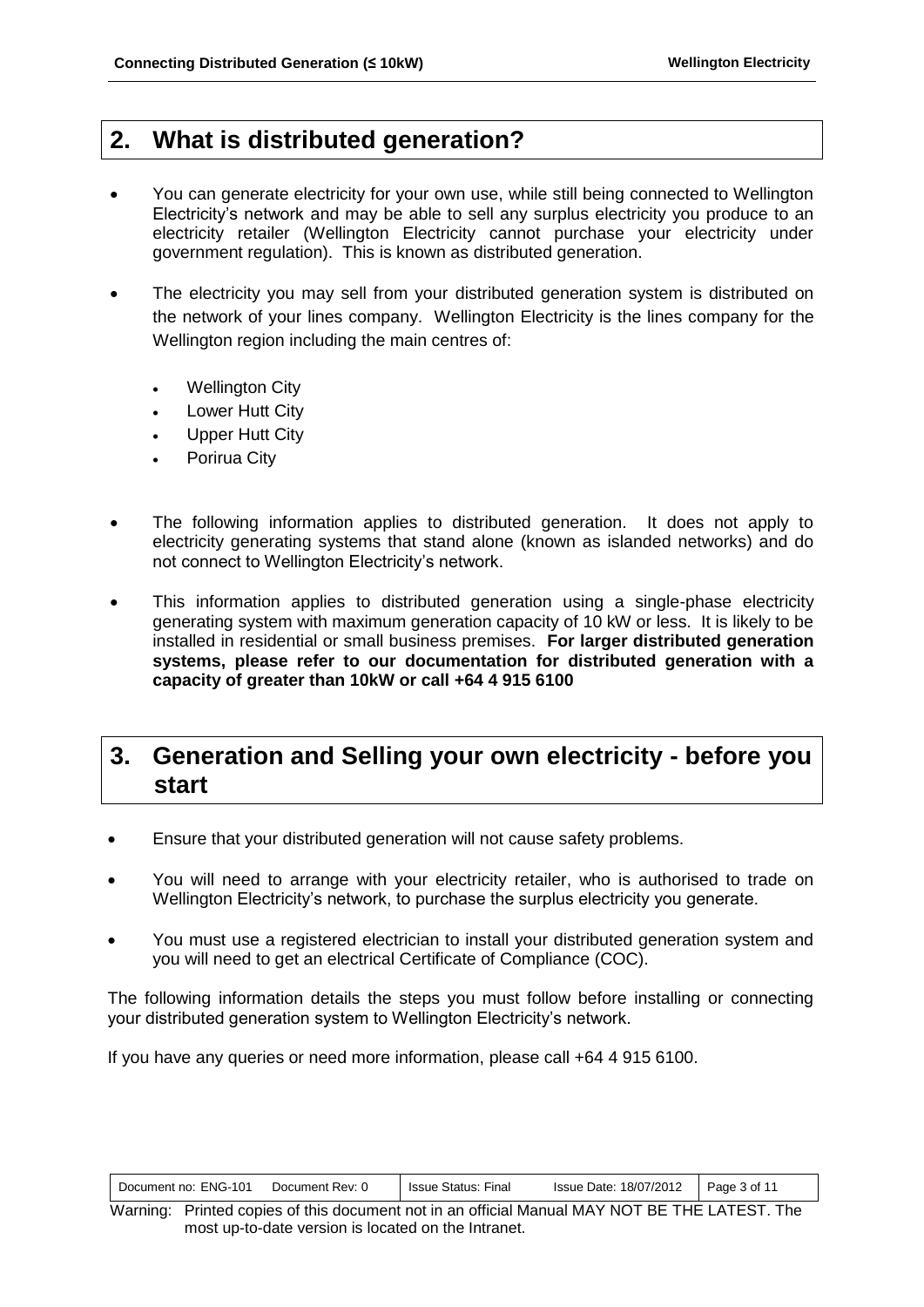### **4. Standards**

There are various standards that you need to meet to be able to connect your distributed generation. These standards are:

**AS 4777.1** Grid connection of energy systems via inverters – Installation requirements<br>**AS 4777.2** Grid connection of energy systems via inverters – Inverter requirements Grid connection of energy systems via inverters – Inverter requirements **AS 4777.3** Grid connection of energy systems via inverters – Grid protection requirements **AS/NZS 3000** Electrical installations (known as the Australian/New Zealand Wiring Rules) **AS/NZS 3010** Electrical installations – Generating Sets

These standards apply to small distributed generation where the system is connected to the electricity network via an inverter. Other standards will apply where the generator is connected directly to the network.

Copies of the relevant standards are available from **www.standards.com.au**

#### **Specific Technical Requirements:**

- The distributed generation system must have a lockable isolating switch or circuit breaker accessible by Wellington Electricity's field service crews.
- The inverter unit must be sealed in such a way that the protection settings cannot be adjusted without the unit being removed.
- For further details please consult Wellington Electricity's 'Technical Requirements for Connection of Distributed Generation', which is available on **www.welectricity.co.nz**



| Document no: ENG-101          | Document Rev: 0 | <b>Issue Status: Final</b> | Issue Date: 18/07/2012 | Page 4 of 1 |
|-------------------------------|-----------------|----------------------------|------------------------|-------------|
| .<br>$\overline{\phantom{a}}$ |                 |                            |                        |             |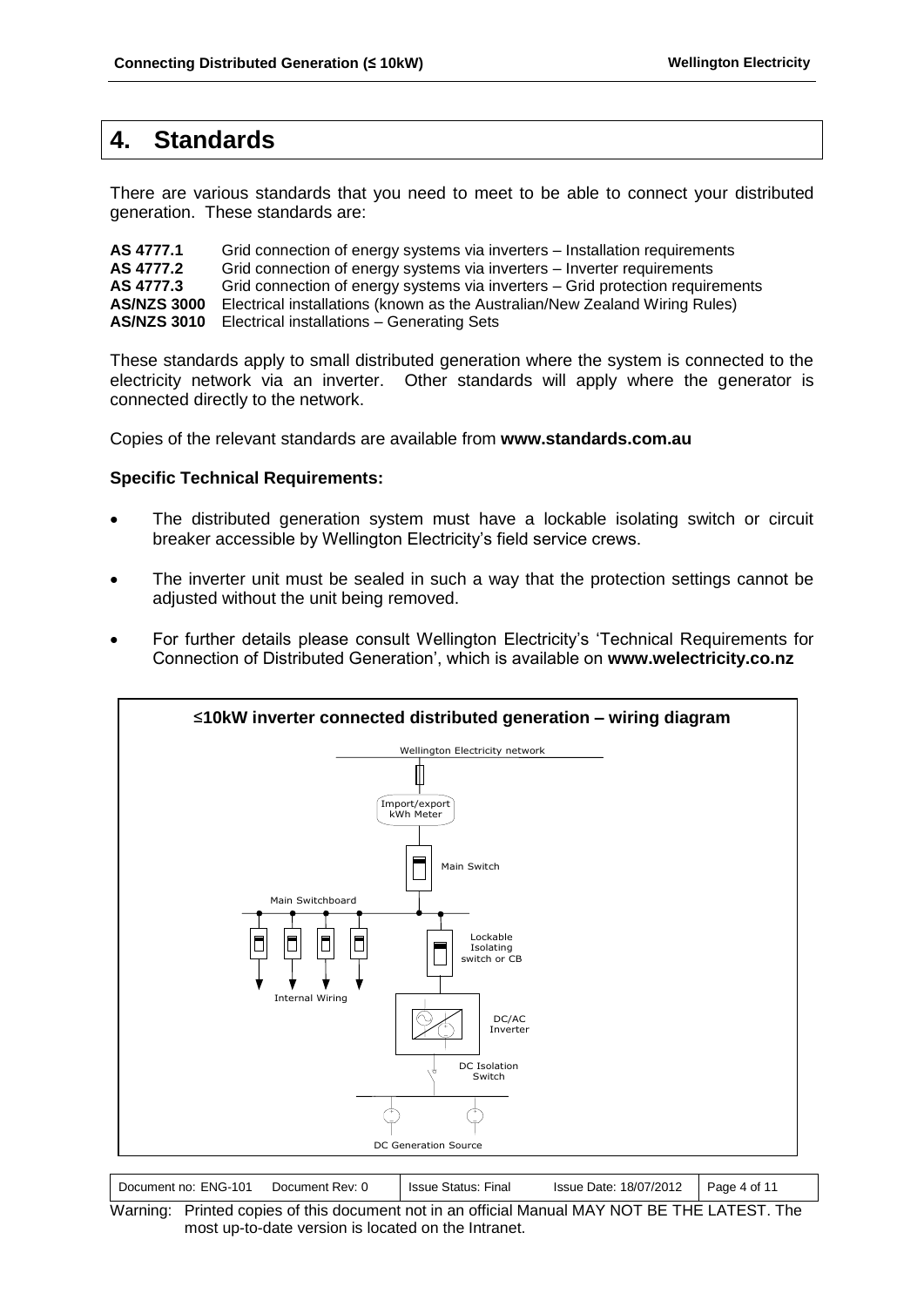### **5. Safety**

Your distributed generation system will feed electricity into Wellington Electricity's network. For everyone's safety, Wellington Electricity must be notified of your connection to our network. This ensures our linesman know about the possibility of live electricity coming from your generator when they are working on the network lines in your area.

Without that knowledge, live electricity from your distributed generation system could be feeding into a section of our network where all other sources of electricity are inactive. This live electricity could electrocute a lineman.

For everyone's safety your generating system must, as a minimum, meet statutory requirements, comply with international manufacturing standards and meet safety standards specified by Wellington Electricity. Not all distributed generation systems have the necessary safety mechanisms for use on a distributed network in New Zealand, and more details about Wellington Electricity's minimum required standards are in Section 9 under the heading of Minimum Standards of this document.

### **6. Five steps to generating and selling your own electricity**

| STEP 1 – Select your system                | Solar panels (photovoltaic), small wind and<br>micro-hydro generators are the most commonly<br>used systems for distributed generation.<br>More information in Section 9 of this document. |
|--------------------------------------------|--------------------------------------------------------------------------------------------------------------------------------------------------------------------------------------------|
| STEP 2 - Talk to your electricity retailer | You will need to discuss:<br>Supply of import/export meters<br>Sale of surplus energy<br>The tariff they will apply<br>More information is available in Section 10 of<br>this document.    |

#### **A guide to installing distributed generation with a capacity of 10kW or less**

| Document no: ENG-101 | Document Rev: 0 | <b>Issue Status: Final</b> | Issue Date: 18/07/2012 | Page 5 of 11 |  |
|----------------------|-----------------|----------------------------|------------------------|--------------|--|
|----------------------|-----------------|----------------------------|------------------------|--------------|--|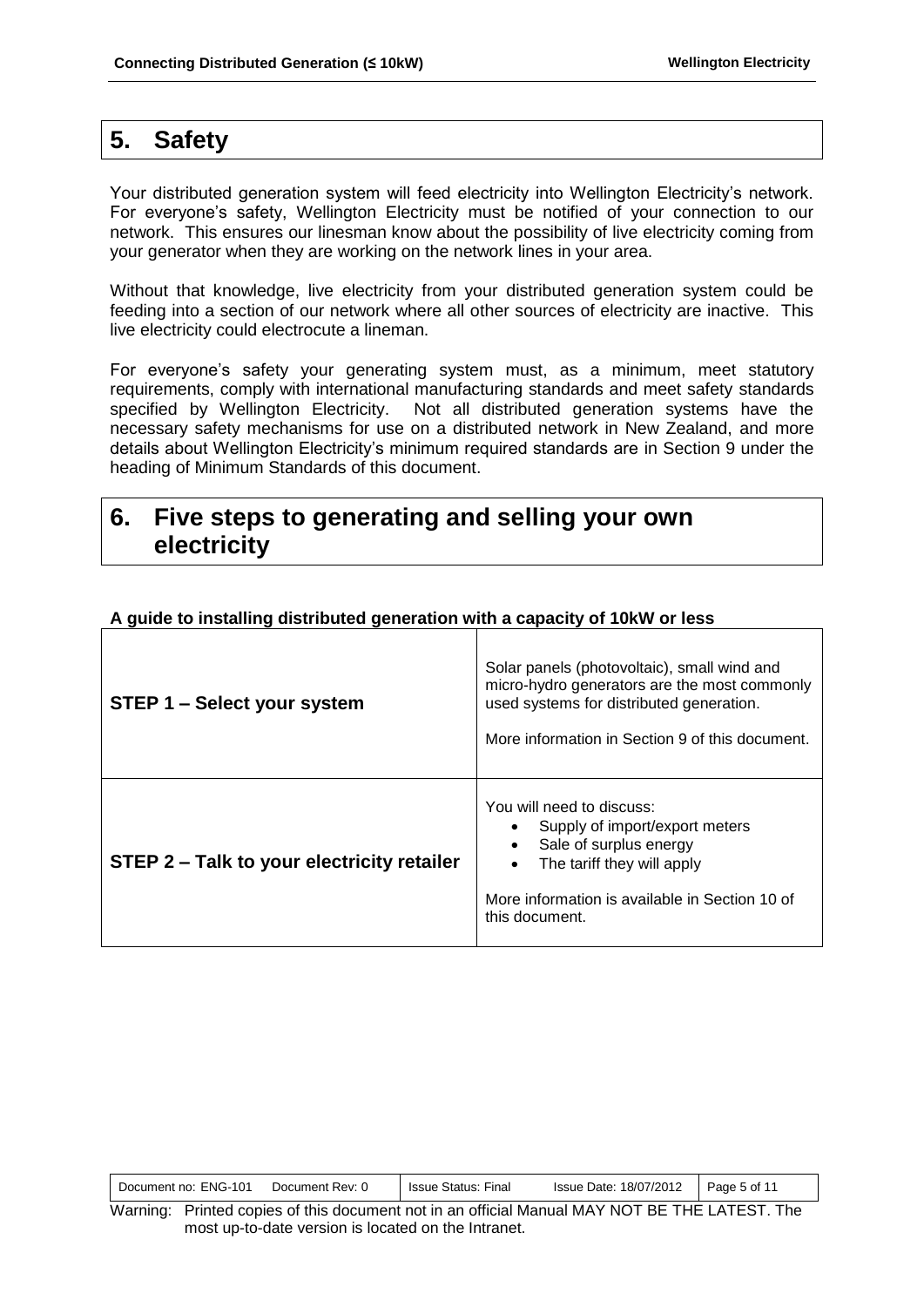| <b>STEP 3 - Advise Wellington Electricity</b><br>of your intention to install | You must send Wellington Electricity:<br>A completed copy of the 'Application<br>for Connection of Distributed<br>Generation (≤10kW)'<br>Wellington Electricity will process this<br>information for you as per the fees structure in<br>Section 11 of this document.                                                            |
|-------------------------------------------------------------------------------|----------------------------------------------------------------------------------------------------------------------------------------------------------------------------------------------------------------------------------------------------------------------------------------------------------------------------------|
| <b>STEP 4 - Arrange installation</b>                                          | You must:<br>Use a registered electrician<br>Comply with all relevant regulations and<br>$\bullet$<br>standards<br>Get an electrical Certificate of<br>Compliance (COC)<br>More information is available in Section 12 of<br>this document.                                                                                      |
| <b>STEP 5 - Notify Wellington Electricity</b><br>once connected               | You must send Wellington Electricity:<br>A completed copy of the 'Notification of<br>Connection - Distributed Generation<br>(≤10kW)'<br>A copy of the electrical Certificate of<br>$\bullet$<br>Compliance (COC)<br>Your registered electrician can complete this for<br>you.<br>More information in Section 13 of this docment. |

### **7. Step 1 – Select your system**

Solar panels, also known as photovoltaics, are the most commonly used systems for distributed generation of 10kW or less. Small wind systems and micro-hydro generators can also be used.

These systems are available from various suppliers. Please note that Wellington Electricity can take no responsibility for any claims or information provided by your supplier. We advise that you talk to your registered electrician and compare the specifications of various products before deciding on a system.

| 18/07/2012<br><b>ENG-101</b><br>Page 6 of 11<br><b>Issue Status:</b><br>Document Rev:<br>Issue Date:<br>-inal<br>Document no: |  |
|-------------------------------------------------------------------------------------------------------------------------------|--|
|-------------------------------------------------------------------------------------------------------------------------------|--|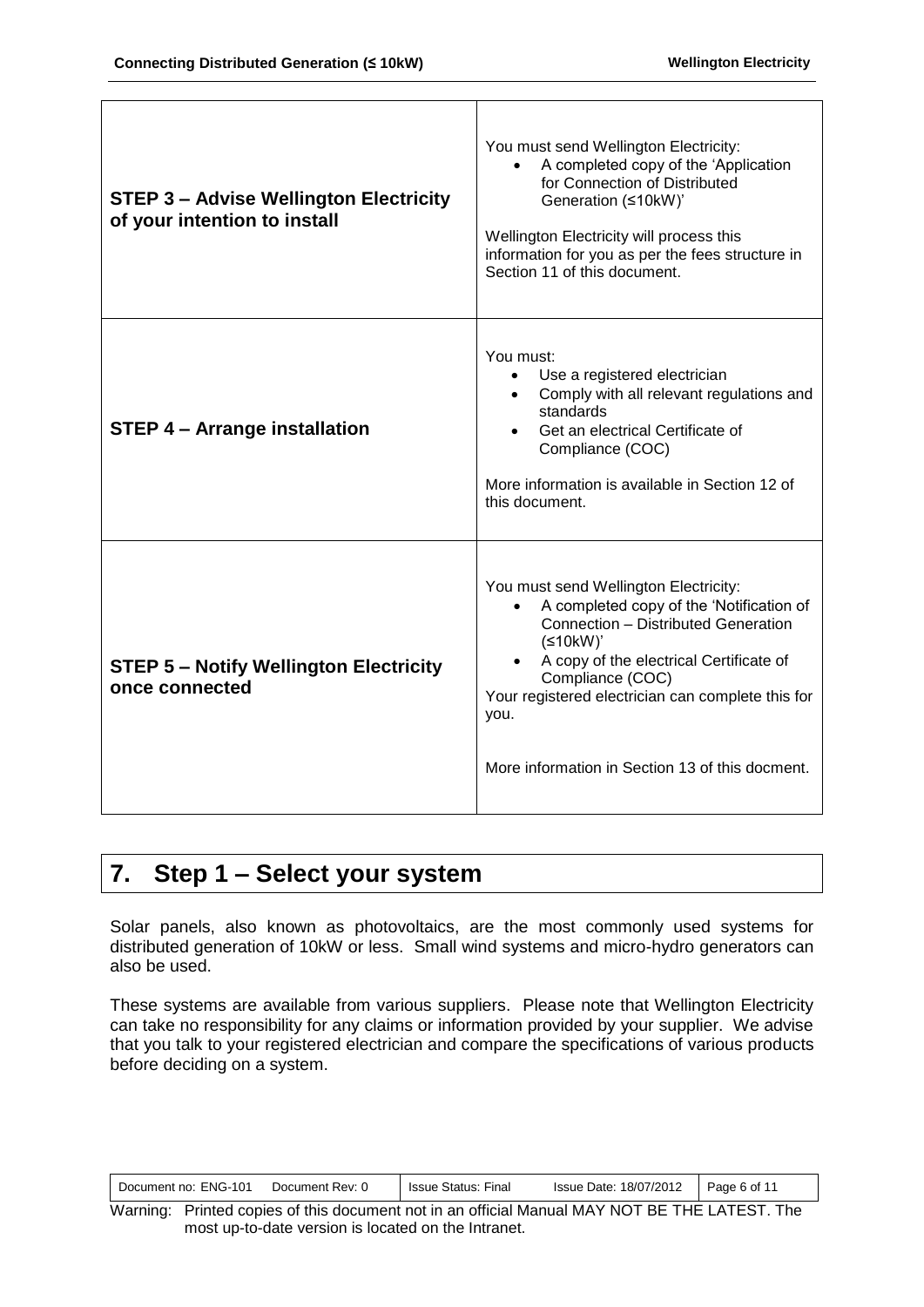#### **Minimum Standards**

Your surplus electricity will flow onto Wellington Electricity's network. Therefore, your system must, as a minimum, comply with Wellington Electricity's 'Technical Requirements for Connection of Distributed Generation', Wellington Electricity's 'Distribution Code' and AS 4777.2 and AS 4777.3 standards.

Wellington Electricity recommends that you familiarise yourself with these documents so that you can make an informed decision when choosing your distributed generation system.

#### **Safety Standards**

Your system needs to comply with the standards of AS 4777.2 and AS 4777.3 to ensure safety for use on Wellington Electricity's network.

Systems that comply with these standards are classified as 'non-islanding' systems. This means your distributed generator will automatically isolate itself if there is a power outage on the section of Wellington Electricity's network you are connected to. It also means your system will not reconnect to Wellington Electricity's network until we have restored the supply.

This allows our linesman to isolate a section of line so they can safely work on it without the potential for your distributed generator to backfeed live electricity into that section of line and electrocute the linesman.

To avoid such safety risks and potential harm, your system will need to comply with the specified standards, be installed by a registered electrician and Wellington Electricity must be notified when your system has been connected.

### **8. Step 2 – Talk to your electricity retailer**

Any surplus electricity you generate may be sold back to your electricity retailer. You will need to arrange with your electricity retailer to take receipt of or purchase your surplus electricity. Wellington Electricity is able to inform you of which electricity retailers operate in your area. You will need to complete those arrangements before your system can be connected to Wellington Electricity's network.

#### **A New Meter**

Your electricity retailer may need to install a new meter. This new meter will be able to measure the amount of surplus electricity that you generate and sell back.

An import/export meter is the minimum requirement for use with distributed generation systems. An import/export meter has the capability to measure both imported and exported volumes of energy. This ensures you receive the correct payment for the electricity you contribute to the electricity retailer and that you are charged correctly when you use electricity supplied by the retailer.

There may be extra rental costs for this type of meter and your electricity retailer will advise you about these. You may also have to pay your electricity retailer a tariff or meter change fee, depending on your location and your current metering configuration.

| <b>ENG-101</b><br>Document no:<br>Document Rev: | Issue Status:<br>-inal | 18/07/2012<br><b>Issue Date:</b> | of 11<br>Page |
|-------------------------------------------------|------------------------|----------------------------------|---------------|
|-------------------------------------------------|------------------------|----------------------------------|---------------|

Warning: Printed copies of this document not in an official Manual MAY NOT BE THE LATEST. The most up-to-date version is located on the Intranet.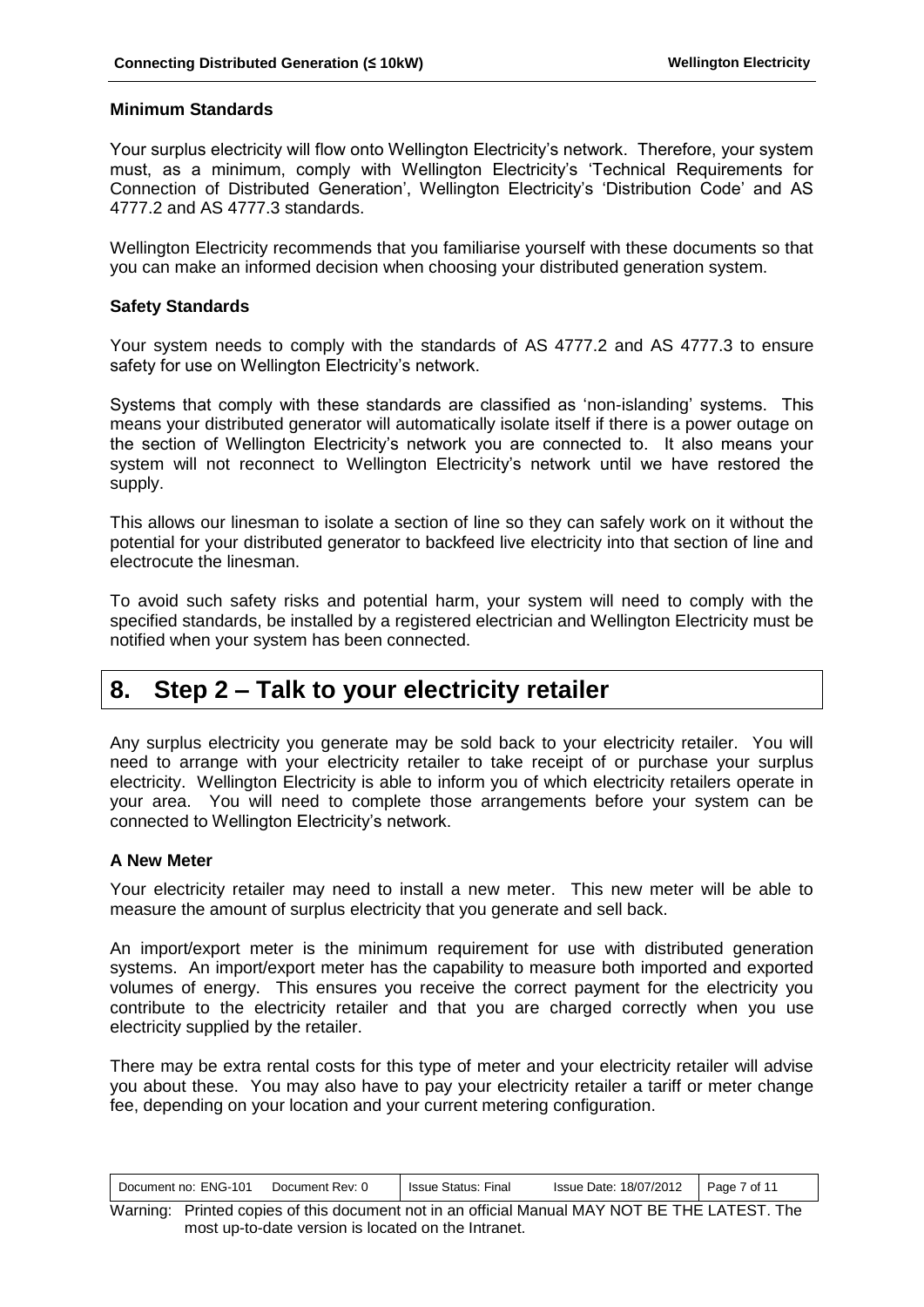#### **Distribution lines changes**

Your lines charges from Wellington Electricity will be based on the energy that is supplied to you from the distribution network. This is the amount of energy recorded in the import register of your export/import meter.

### **9. Step 3 – Advise Wellington Electricity**

As your distributed generation system will be connected to Wellington Electricity's network, we need to know the details of your system to ensure the safety of our linesmen. We also need to log your connection into our lines register.

### **10. Step 4 – Arrange installation**

The system you choose should include manufacturer's installation instructions. To comply with all the necessary building and electrical codes and standards, you must use a suitably qualified installer. You must also check with your local Council to find out if any building or other consents may be required.

A registered electrician must do all the wiring associated with the system. The wiring must comply with AS/NZS 3000 or any successive standard or legislation.

#### **Meeting the standard**

Your registered electrician needs to comply with AS 4777.1 when installing your system. While AS 4777.1 deals primarily with the connection of inverter-based systems, it is equally applicable to distributed generation systems that do not use inverters. The purpose of complying with this standard is to ensure safety when your system is connected to the network, and to prevent accidents on the network or damage to your equipment in the future.

If your distributed generator continued to operate after a network fault, your system could liven up Wellington Electricity's network at a time it was assumed to be de-energised. This could lead to a serious accident for anyone working on the network, and/or damage to your equipment. A system manufactured to AS 4777.2, including protection systems installed in accordance with the AS 4777.3, will provide isolation and prevent this happening.

### **11. Step 5 – Notify Wellington Electricity once connected**

Once your registered electrician has connected your system, Wellington Electricity will require the following documents:

- A copy of the Certificate of Compliance (COC), and
- A completed 'Notification of Connection Distributed Generation (≤10kW)' form

We recommend you keep a copy of these documents for your own records.

Our Application and Notification forms are available:

- On Wellington Electricity's website: **www.welectricity.co.nz**
- by phone on: **+64 4 915 6100**
- by email: **WE\_Enquiries@welectricity.co.nz**

| Document no: ENG-101<br>Document Rev: 0 | <b>Issue Status: Final</b> | Issue Date: 18/07/2012 | Page 8 of 11 |
|-----------------------------------------|----------------------------|------------------------|--------------|
|-----------------------------------------|----------------------------|------------------------|--------------|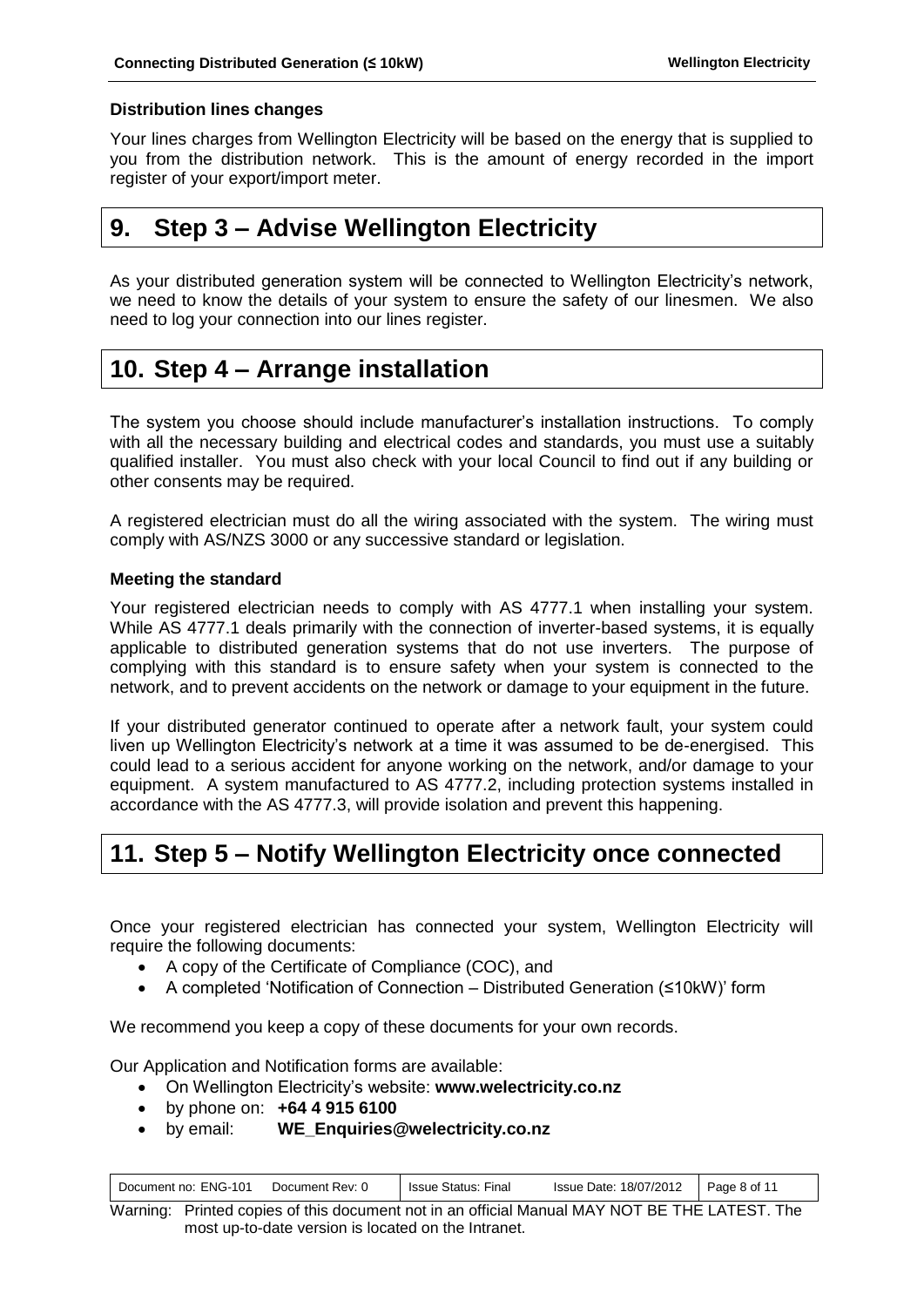by mail: **CAPEX and Connections Manager Wellington Electricity Lines Limited PO Box 31049 Lower Hutt 5040 Wellington**

### **12. Change of Occupancy**

You are responsible for the maintenance of your distributed generation system to the appropriate standards. You are also responsible for notifying any future owners/tenants of the property about the responsibility and obligations of having a distributed generator connected to Wellington Electricity's network.

Should your sell your property, or someone else moves in, it is important that the new operator of the distributed generator understands the requirements for ensuring a safe and well-maintained electricity connection. The new owner/operator must complete the 'Notification of Connection – Distributed Generation (≤10kW)' form with their amended details.

### **13. Fees**

#### **Upfront application fee**

It takes time for Wellington Electricity to analyse and review the information that you provide. Wellington Electricity will charge an initial application fee to help cover our costs as follows:

| <b>Connection size</b>                                                                     | <b>Application Fee</b> |
|--------------------------------------------------------------------------------------------|------------------------|
| <10kW                                                                                      | $$100*$                |
| <sup>*</sup> In accordance with Part 6 of the Electricity Industry Participation Code 2010 |                        |

*you do not send this in, your application may not be accepted.*

*Please ensure that you send your application fee payment in with your application. If* 

## **On-site observation and testing fee**

Depending on the installation, Wellington Electricity may require a site visit and inspection to ensure that we are satisfied with the installation. If Wellington Electricity requires a site visit, we will charge a nominal fee to help cover the expenses we incur. These charges are as follows:

| <b>Connection size</b>                                                          | <b>Inspection Fee</b> |
|---------------------------------------------------------------------------------|-----------------------|
| $<$ 10kW                                                                        | \$60*                 |
| * In accordance with Part 6 of the Electricity Industry Participation Code 2010 |                       |

All cheques should be made payable to "Wellington Electricity Lines Limited".

| Document no: ENG-101<br>Document Rev: 0 | Final<br><b>Issue Status:</b> | Issue Date: 18/07/2012 | Page 9 of 11 |  |
|-----------------------------------------|-------------------------------|------------------------|--------------|--|
|-----------------------------------------|-------------------------------|------------------------|--------------|--|